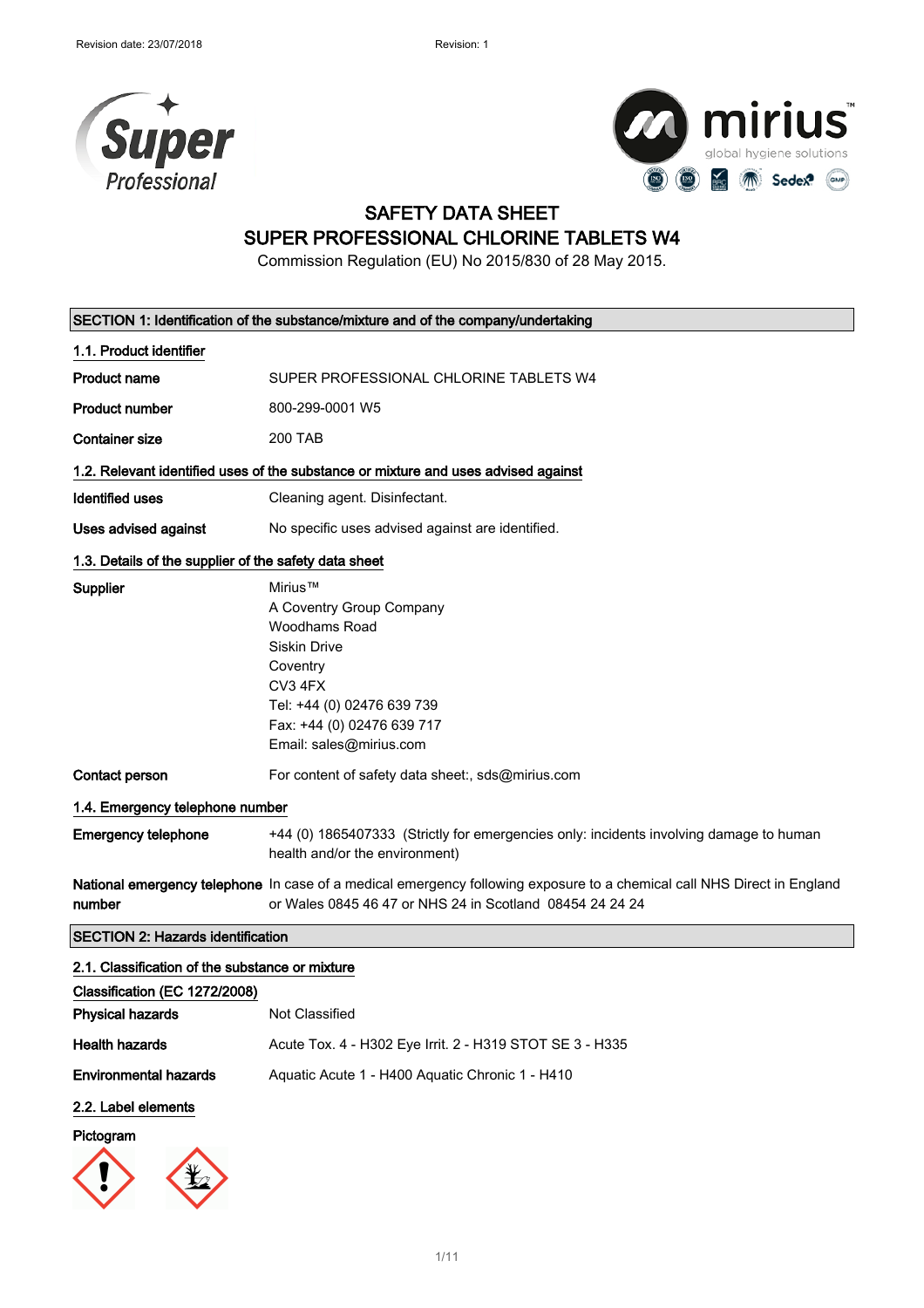| Signal word                       | Warning                                                                                                                                                                                                                                                                                                                                                                                                                                                                                                                                                                                                                                                                                           |
|-----------------------------------|---------------------------------------------------------------------------------------------------------------------------------------------------------------------------------------------------------------------------------------------------------------------------------------------------------------------------------------------------------------------------------------------------------------------------------------------------------------------------------------------------------------------------------------------------------------------------------------------------------------------------------------------------------------------------------------------------|
| <b>Hazard statements</b>          | H302 Harmful if swallowed<br>H319 Causes serious eye irritation.<br>H335 May cause respiratory irritation.<br>H410 Very toxic to aquatic life with long lasting effects.                                                                                                                                                                                                                                                                                                                                                                                                                                                                                                                          |
| <b>Precautionary statements</b>   | P101 If medical advice is needed, have product container or label at hand.<br>P102 Keep out of reach of children.<br>P273 Avoid release to the environment.<br>P280 Wear eye and face protection.<br>P301+P310 IF SWALLOWED: Immediately call a POISON CENTER/ doctor.<br>P305+P351+P338 IF IN EYES: Rinse cautiously with water for several minutes. Remove<br>contact lenses, if present and easy to do. Continue rinsing.<br>P337+P313 If eye irritation persists: Get medical advice/ attention.<br>P405 Store locked up.<br>P411 Store at temperatures not exceeding 50°C.<br>P404 Store in a closed container.<br>P501 Dispose of contents/ container in accordance with local regulations. |
| Supplemental label<br>information | EUH031 Contact with acids liberates toxic gas.<br>EUH206 Warning! Do not use together with other products. May release dangerous gases<br>(chlorine).                                                                                                                                                                                                                                                                                                                                                                                                                                                                                                                                             |
| Contains                          | TROCLOSENE SODIUM, DIHYDRATE                                                                                                                                                                                                                                                                                                                                                                                                                                                                                                                                                                                                                                                                      |
| Detergent labelling               | $\geq$ 30% chlorine-based bleaching agents                                                                                                                                                                                                                                                                                                                                                                                                                                                                                                                                                                                                                                                        |
| $0.0.04$ $\mu$ - $\mu$            |                                                                                                                                                                                                                                                                                                                                                                                                                                                                                                                                                                                                                                                                                                   |

2.3. Other hazards

This product does not contain any substances classified as PBT or vPvB.

### SECTION 3: Composition/information on ingredients

| TROCLOSENE SODIUM, DIHYDRATE |                          | 30-60%                                    |
|------------------------------|--------------------------|-------------------------------------------|
| CAS number: 51580-86-0       | EC number: 220-767-7     | REACH registration number: 01-            |
|                              |                          | 2119489371-33-XXXX                        |
| M factor (Acute) = $1$       | M factor (Chronic) = $1$ |                                           |
| Classification               |                          | Classification (67/548/EEC or 1999/45/EC) |
| Acute Tox. 4 - H302          |                          | Xn;R22 Xi;R36/37 R31 N;R50/53             |
| Eye Irrit. 2 - H319          |                          |                                           |
| STOT SE 3 - H335             |                          |                                           |
| Aquatic Acute 1 - H400       |                          |                                           |
| Aquatic Chronic 1 - H410     |                          |                                           |
| <b>ADIPIC ACID</b>           |                          | 5-10%                                     |
| CAS number: 124-04-9         | EC number: 204-673-3     |                                           |
| Classification               |                          | Classification (67/548/EEC or 1999/45/EC) |
| Eye Irrit. 2 - H319          | Xi:R36                   |                                           |

SECTION 4: First aid measures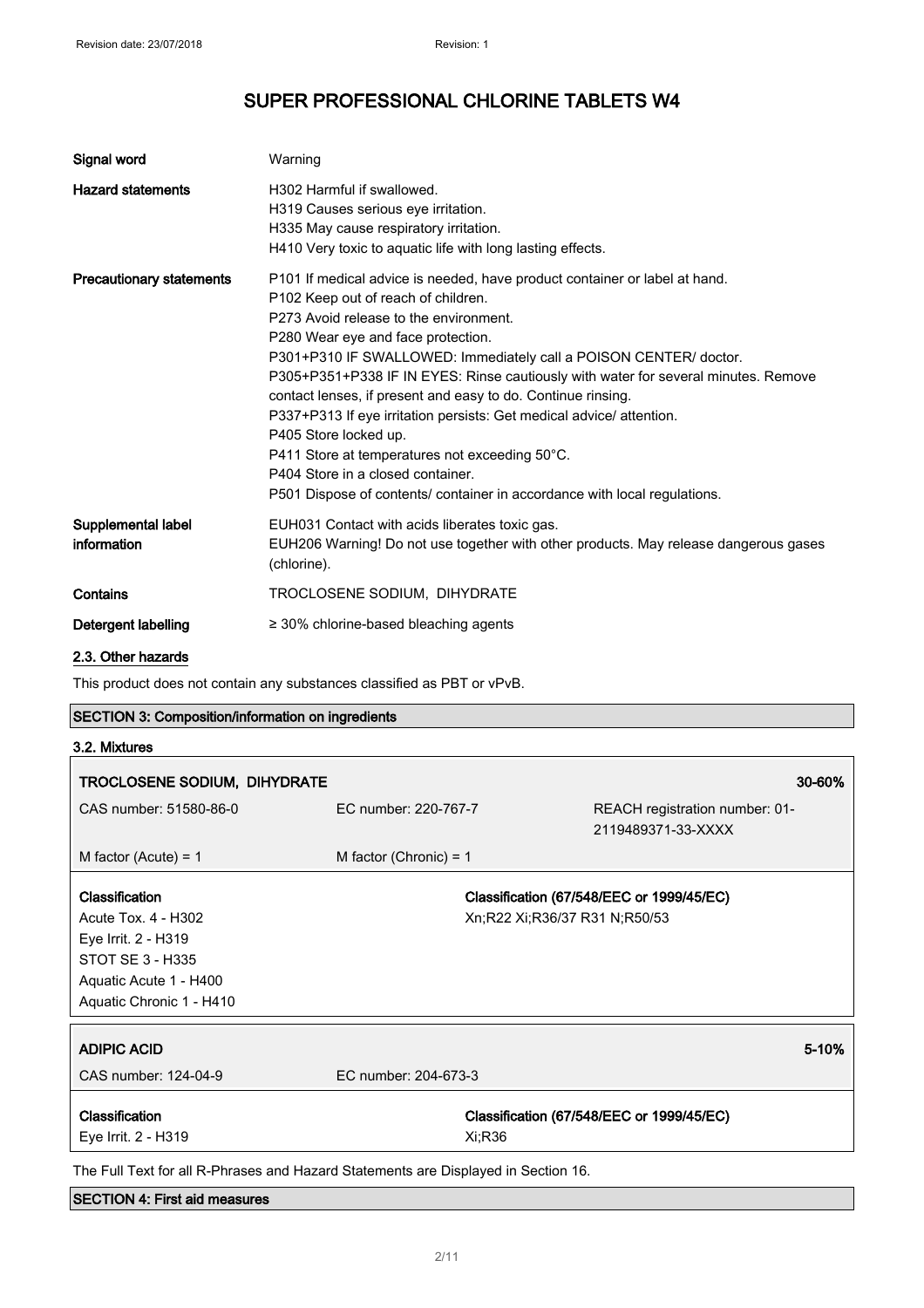### 4.1. Description of first aid measures

| Inhalation                                                 | Move affected person to fresh air at once. Get medical attention if any discomfort continues.<br>Rinse nose and mouth with water.                                                                                                                |
|------------------------------------------------------------|--------------------------------------------------------------------------------------------------------------------------------------------------------------------------------------------------------------------------------------------------|
| Ingestion                                                  | Do not induce vomiting. Rinse mouth thoroughly with water. Give plenty of water to drink.<br>Keep affected person under observation. Get medical attention if any discomfort continues.<br>Show this Safety Data Sheet to the medical personnel. |
| Skin contact                                               | Remove contaminated clothing. Get medical attention if irritation persists after washing. Rinse<br>immediately with plenty of water.                                                                                                             |
| Eye contact                                                | Immediately flush with plenty of water for at least 15 minutes. Remove any contact lenses and<br>hold eyelids open widely. Get medical attention. Show this Safety Data Sheet to the medical<br>personnel.                                       |
|                                                            | 4.2. Most important symptoms and effects, both acute and delayed                                                                                                                                                                                 |
| Inhalation                                                 | Solid material in tablet form, inhalation unlikely.                                                                                                                                                                                              |
| Ingestion                                                  | Ingestion may cause severe irritation of the mouth, the oesophagus and the gastrointestinal<br>tract. May cause stomach pain or vomiting.                                                                                                        |
| <b>Skin contact</b>                                        | Prolonged or repeated contact with skin may cause irritation, redness and dermatitis.                                                                                                                                                            |
| Eye contact                                                | Symptoms following overexposure may include the following: Redness. Pain. Irritating to<br>eyes.                                                                                                                                                 |
|                                                            | 4.3. Indication of any immediate medical attention and special treatment needed                                                                                                                                                                  |
| Notes for the doctor                                       | No specific recommendations. If in doubt, get medical attention promptly.                                                                                                                                                                        |
| <b>SECTION 5: Firefighting measures</b>                    |                                                                                                                                                                                                                                                  |
| 5.1. Extinguishing media                                   |                                                                                                                                                                                                                                                  |
| Suitable extinguishing media                               | Water spray. Carbon dioxide (CO2). Alcohol-resistant foam.                                                                                                                                                                                       |
| 5.2. Special hazards arising from the substance or mixture |                                                                                                                                                                                                                                                  |
| <b>Hazardous combustion</b><br>products                    | Thermal decomposition or combustion products may include the following substances: Toxic<br>gases or vapours. Chlorine. Hydrogen chloride (HCl). Oxides of carbon.                                                                               |
| 5.3. Advice for firefighters                               |                                                                                                                                                                                                                                                  |
| Protective actions during<br>firefighting                  |                                                                                                                                                                                                                                                  |
|                                                            | Control run-off water by containing and keeping it out of sewers and watercourses.                                                                                                                                                               |
| Special protective equipment<br>for firefighters           | Wear positive-pressure self-contained breathing apparatus (SCBA) and appropriate protective<br>clothing. Decontaminate fire fighting equipment and apparel after the incident using a 10%<br>solution of sodium carbonate.                       |
| <b>SECTION 6: Accidental release measures</b>              |                                                                                                                                                                                                                                                  |
|                                                            | 6.1. Personal precautions, protective equipment and emergency procedures                                                                                                                                                                         |
| <b>Personal precautions</b>                                | Avoid contact with skin, eyes and clothing. For personal protection, see Section 8.                                                                                                                                                              |
| 6.2. Environmental precautions                             |                                                                                                                                                                                                                                                  |

6.3. Methods and material for containment and cleaning up

watercourses or onto the ground.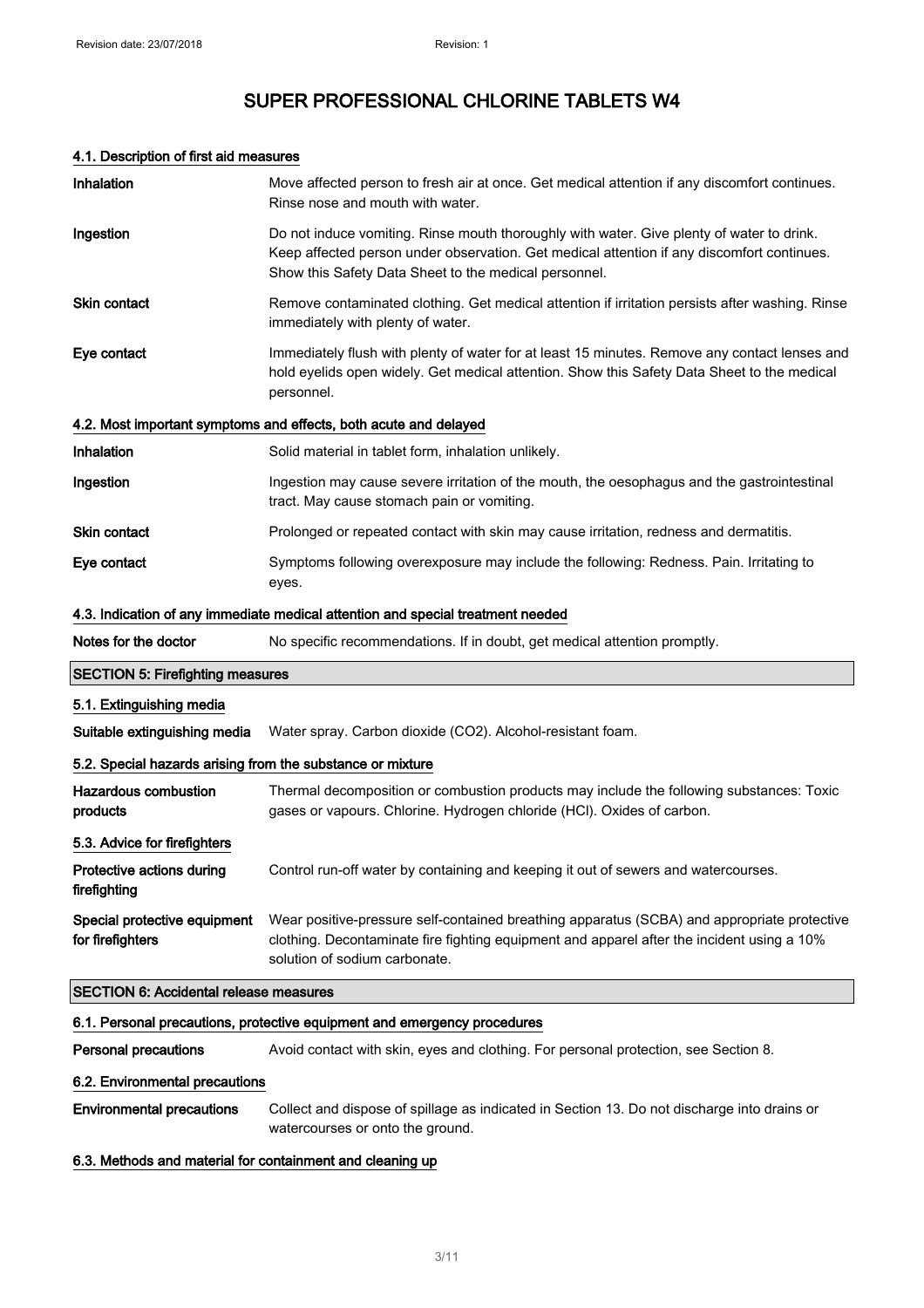| Methods for cleaning up                                 | Provide adequate ventilation. Avoid the spillage or runoff entering drains, sewers or<br>watercourses. Contain spilled material. Do not add water to spilled material. Sweep and scoop<br>up all spilled material, contaminated soil and other contaminated material. Collect and place in<br>suitable waste disposal containers and seal securely. Do not close drums containing wet or<br>damp material. Do not transport wet or damp material.                                                                                                                                                                |
|---------------------------------------------------------|------------------------------------------------------------------------------------------------------------------------------------------------------------------------------------------------------------------------------------------------------------------------------------------------------------------------------------------------------------------------------------------------------------------------------------------------------------------------------------------------------------------------------------------------------------------------------------------------------------------|
| 6.4. Reference to other sections                        |                                                                                                                                                                                                                                                                                                                                                                                                                                                                                                                                                                                                                  |
| Reference to other sections                             | For personal protection, see Section 8. See Section 11 for additional information on health<br>hazards. For waste disposal, see Section 13.                                                                                                                                                                                                                                                                                                                                                                                                                                                                      |
| <b>SECTION 7: Handling and storage</b>                  |                                                                                                                                                                                                                                                                                                                                                                                                                                                                                                                                                                                                                  |
| 7.1. Precautions for safe handling                      |                                                                                                                                                                                                                                                                                                                                                                                                                                                                                                                                                                                                                  |
| Usage precautions                                       | Observe any occupational exposure limits for the product or ingredients. Avoid inhalation of<br>vapours and spray/mists. Avoid contact with skin and eyes. Vapour space in a closed<br>container may contain a slight amount of chlorine gas and compounds from decomposition of<br>the product. Good personal hygiene procedures should be implemented. Wash hands and<br>any other contaminated areas of the body with soap and water before leaving the work site.<br>Provide adequate ventilation. Do not eat, drink or smoke when using the product. Avoid<br>contact with acids and other cleaning agents. |
| Advice on general<br>occupational hygiene               | Good personal hygiene procedures should be implemented. Do not eat, drink or smoke when<br>using this product. Provide eyewash station. Wash promptly with soap and water if skin<br>becomes contaminated. Wash contaminated clothing before reuse. Use appropriate skin<br>cream to prevent drying of skin.                                                                                                                                                                                                                                                                                                     |
|                                                         | 7.2. Conditions for safe storage, including any incompatibilities                                                                                                                                                                                                                                                                                                                                                                                                                                                                                                                                                |
| Storage precautions                                     | Store in tightly-closed, original container in a dry, cool and well-ventilated place. Protect from<br>light. Store away from the following materials: Acids. Do not allow water to enter the container<br>as it will react with the product. Keep out of reach of children. Store at temperatures between<br>$5^{\circ}$ C and $30^{\circ}$ C.                                                                                                                                                                                                                                                                   |
| 7.3. Specific end use(s)                                |                                                                                                                                                                                                                                                                                                                                                                                                                                                                                                                                                                                                                  |
| Specific end use(s)                                     | The identified uses for this product are detailed in Section 1.2. Mix only with water. Do not mix<br>with other cleaning chemicals                                                                                                                                                                                                                                                                                                                                                                                                                                                                               |
| <b>SECTION 8: Exposure Controls/personal protection</b> |                                                                                                                                                                                                                                                                                                                                                                                                                                                                                                                                                                                                                  |

8.1. Control parameters

## Occupational exposure limits

### TROCLOSENE SODIUM, DIHYDRATE

Short-term exposure limit (15-minute): 0.07 mg/m<sup>3</sup> Long-term exposure limit (8-hour TWA): 0.02 mg/m<sup>3</sup> as -NCO

Ingredient comments Additional Occupational Exposure Limit Values for possible hazards during processing: 7782-50-5 chlorine WEL (Great Britain) Short-term value: 1.5 mg/m<sup>3</sup>, 0.5 ppm IOELV (EU) Short-term value: 1.5 mg/m<sup>3</sup>, 0.5 ppm

#### TROCLOSENE SODIUM, DIHYDRATE (CAS: 51580-86-0)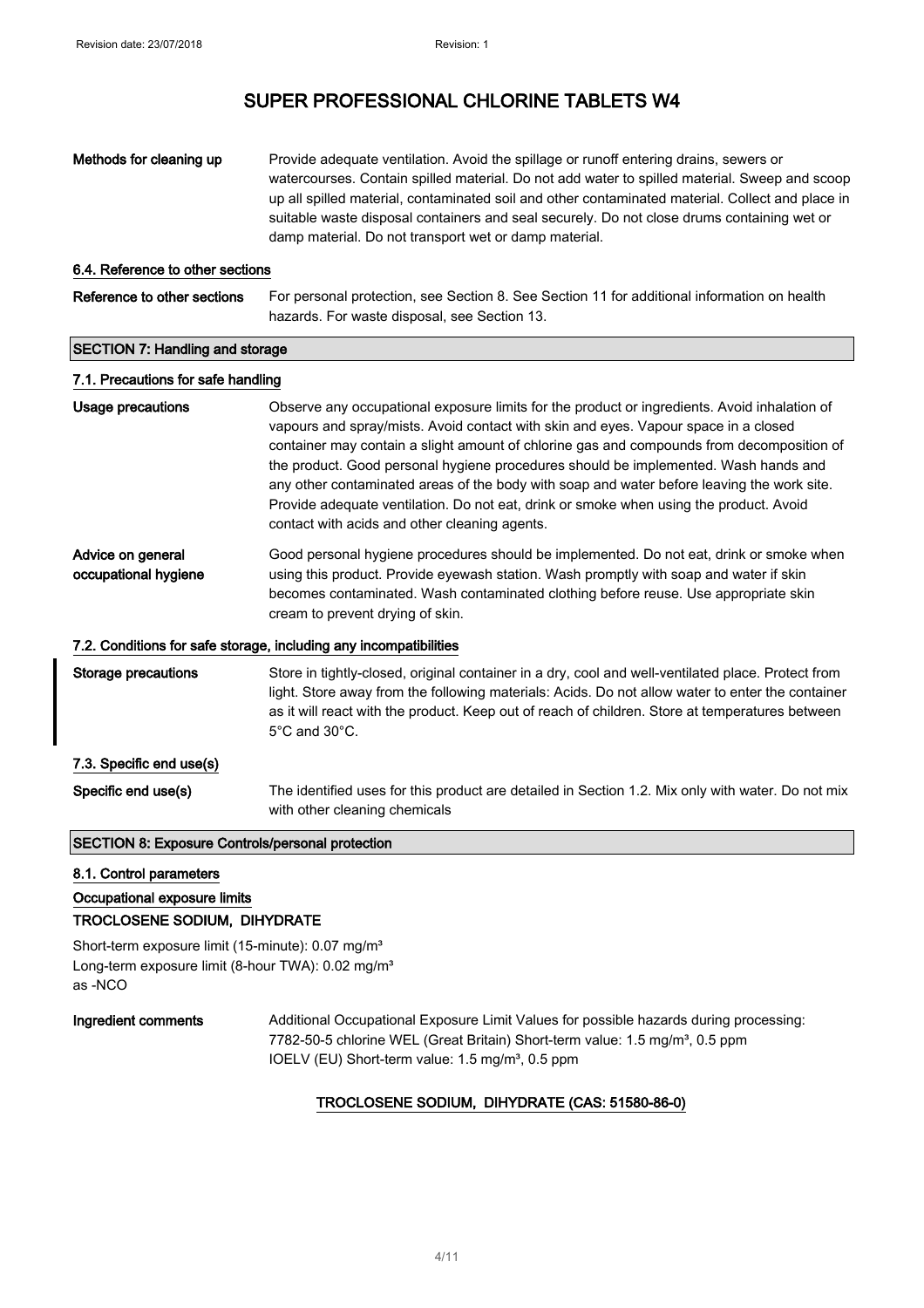| <b>DNEL</b>                               | Workers - Inhalation; Long term systemic effects: 8.11 mg/m <sup>3</sup><br>Workers - Dermal; Long term systemic effects: 2.3 mg/kg/day<br>General population - Inhalation; Long term systemic effects: 1.99 mg/m <sup>3</sup><br>General population - Dermal; Long term systemic effects: 1.15 mg/kg/day<br>General population - Oral; Long term systemic effects: 1.15 mg/kg/day                                                                                                                                                                                      |  |
|-------------------------------------------|-------------------------------------------------------------------------------------------------------------------------------------------------------------------------------------------------------------------------------------------------------------------------------------------------------------------------------------------------------------------------------------------------------------------------------------------------------------------------------------------------------------------------------------------------------------------------|--|
| <b>PNEC</b>                               | - Fresh water; 0.0 mg/l<br>- Intermittent release, Fresh water; 0.0002 mg/l<br>- Marine water; 1.52 mg/l<br>- STP; 0.59 mg/l<br>- Sediment (Freshwater); 7.56 mg/kg<br>- Soil; 0.756 mg/kg                                                                                                                                                                                                                                                                                                                                                                              |  |
| 8.2. Exposure controls                    |                                                                                                                                                                                                                                                                                                                                                                                                                                                                                                                                                                         |  |
| Protective equipment                      |                                                                                                                                                                                                                                                                                                                                                                                                                                                                                                                                                                         |  |
| Appropriate engineering<br>controls       | Provide adequate ventilation.                                                                                                                                                                                                                                                                                                                                                                                                                                                                                                                                           |  |
| Eye/face protection                       | The following protection should be worn: Chemical splash goggles. EN 166                                                                                                                                                                                                                                                                                                                                                                                                                                                                                                |  |
| <b>Hand protection</b>                    | Chemical-resistant, impervious gloves complying with an approved standard should be worn if<br>a risk assessment indicates skin contact is possible. The most suitable glove should be<br>chosen in consultation with the glove supplier/manufacturer, who can provide information<br>about the breakthrough time of the glove material. It is recommended that gloves are made of<br>the following material: Nitrile rubber. Polyvinyl chloride (PVC). Rubber (natural, latex). To<br>protect hands from chemicals, gloves should comply with European Standard EN374. |  |
| Other skin and body<br>protection         | Wear appropriate clothing to prevent repeated or prolonged skin contact.                                                                                                                                                                                                                                                                                                                                                                                                                                                                                                |  |
| Hygiene measures                          | When using do not eat, drink or smoke. Good personal hygiene procedures should be<br>implemented. Wash hands and any other contaminated areas of the body with soap and<br>water before leaving the work site. Use appropriate skin cream to prevent drying of skin.                                                                                                                                                                                                                                                                                                    |  |
| <b>Respiratory protection</b>             | If ventilation is inadequate, suitable respiratory protection must be worn.                                                                                                                                                                                                                                                                                                                                                                                                                                                                                             |  |
| <b>Environmental exposure</b><br>controls | Avoid releasing into the environment.                                                                                                                                                                                                                                                                                                                                                                                                                                                                                                                                   |  |

### SECTION 9: Physical and Chemical Properties

### 9.1. Information on basic physical and chemical properties

| Appearance                  | Tablet                                                          |
|-----------------------------|-----------------------------------------------------------------|
| Colour                      | White/off-white.                                                |
| Odour                       | Faintly of chlorine.                                            |
| рH                          | pH (diluted solution): 5.0 - 6.0 (i tablet in 1 litre of water) |
| <b>Relative density</b>     | Not applicable.                                                 |
| Solubility(ies)             | Soluble in water.                                               |
| <b>Explosive properties</b> | Not considered to be explosive.                                 |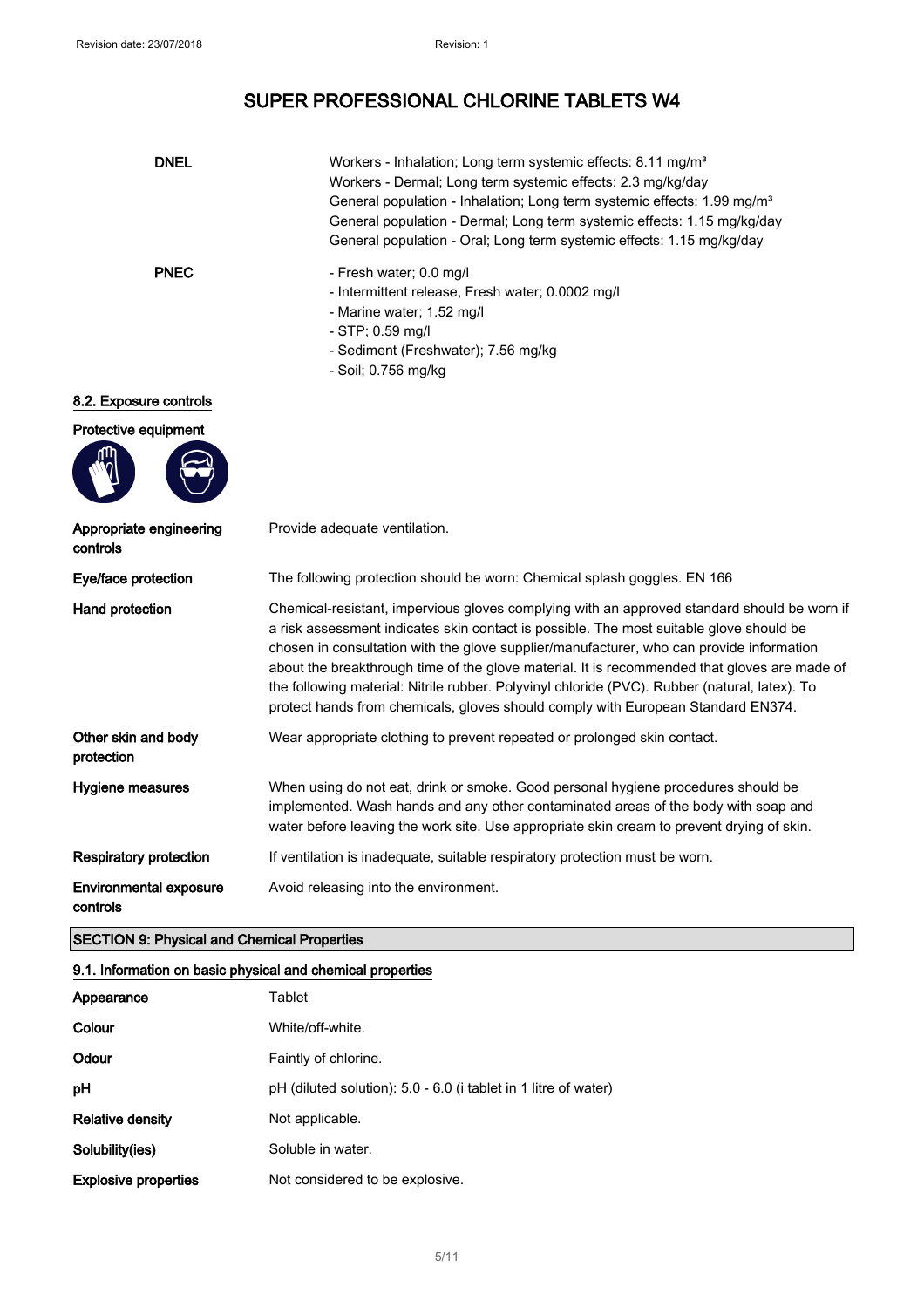| of a flame                                                     | <b>Explosive under the influence</b> Not considered to be explosive.                                                                          |  |
|----------------------------------------------------------------|-----------------------------------------------------------------------------------------------------------------------------------------------|--|
| <b>Oxidising properties</b>                                    | Not available. Sodium dichloroisocyanurate in an inert effervescent base has oxidising<br>properties in the sense of the directive 91/69/EEC. |  |
| Comments                                                       | Information given concerns the solid substance.                                                                                               |  |
| 9.2. Other information                                         |                                                                                                                                               |  |
| Other information                                              | Not relevant.                                                                                                                                 |  |
| <b>SECTION 10: Stability and reactivity</b>                    |                                                                                                                                               |  |
| 10.1. Reactivity                                               |                                                                                                                                               |  |
| Reactivity                                                     | Reacts with many inorganic and organic compounds                                                                                              |  |
| 10.2. Chemical stability                                       |                                                                                                                                               |  |
| <b>Stability</b>                                               | Stable under the prescribed storage conditions.                                                                                               |  |
| 10.3. Possibility of hazardous reactions                       |                                                                                                                                               |  |
| Possibility of hazardous<br>reactions                          | Will not polymerise.                                                                                                                          |  |
| 10.4. Conditions to avoid                                      |                                                                                                                                               |  |
| <b>Conditions to avoid</b>                                     | Avoid exposure to high temperatures or direct sunlight. Avoid heat, flames and other sources<br>of ignition. Water, moisture.                 |  |
| 10.5. Incompatible materials                                   |                                                                                                                                               |  |
| Materials to avoid                                             | Strong acids. Avoid contact with strong reducing agents. Organic materials. Ammonium<br>compounds.                                            |  |
| 10.6. Hazardous decomposition products                         |                                                                                                                                               |  |
| Hazardous decomposition<br>products                            | Chlorine. Hydrogen chloride (HCl). Chlorine oxides. Will decompose at temperatures<br>exceeding 250°C.                                        |  |
| <b>SECTION 11: Toxicological information</b>                   |                                                                                                                                               |  |
| 11.1. Information on toxicological effects                     |                                                                                                                                               |  |
| <b>Toxicological effects</b>                                   | Information given is based on data of the components and of similar products.                                                                 |  |
| Other health effects                                           | There is no evidence that the product can cause cancer.                                                                                       |  |
| Acute toxicity - oral<br>Notes (oral LD <sub>50</sub> )        | Harmful if swallowed. Calculation method.                                                                                                     |  |
| ATE oral (mg/kg)                                               | 1,922.5                                                                                                                                       |  |
| Acute toxicity - dermal                                        |                                                                                                                                               |  |
| Notes (dermal LD <sub>50</sub> )                               | Based on available data the classification criteria are not met.                                                                              |  |
| Acute toxicity - inhalation                                    |                                                                                                                                               |  |
| Notes (inhalation LC <sub>50</sub> )                           | Based on available data the classification criteria are not met.                                                                              |  |
| Skin corrosion/irritation<br>Animal data                       | Moderately irritating.                                                                                                                        |  |
| Serious eye damage/irritation<br>Serious eye damage/irritation | Severe irritation.                                                                                                                            |  |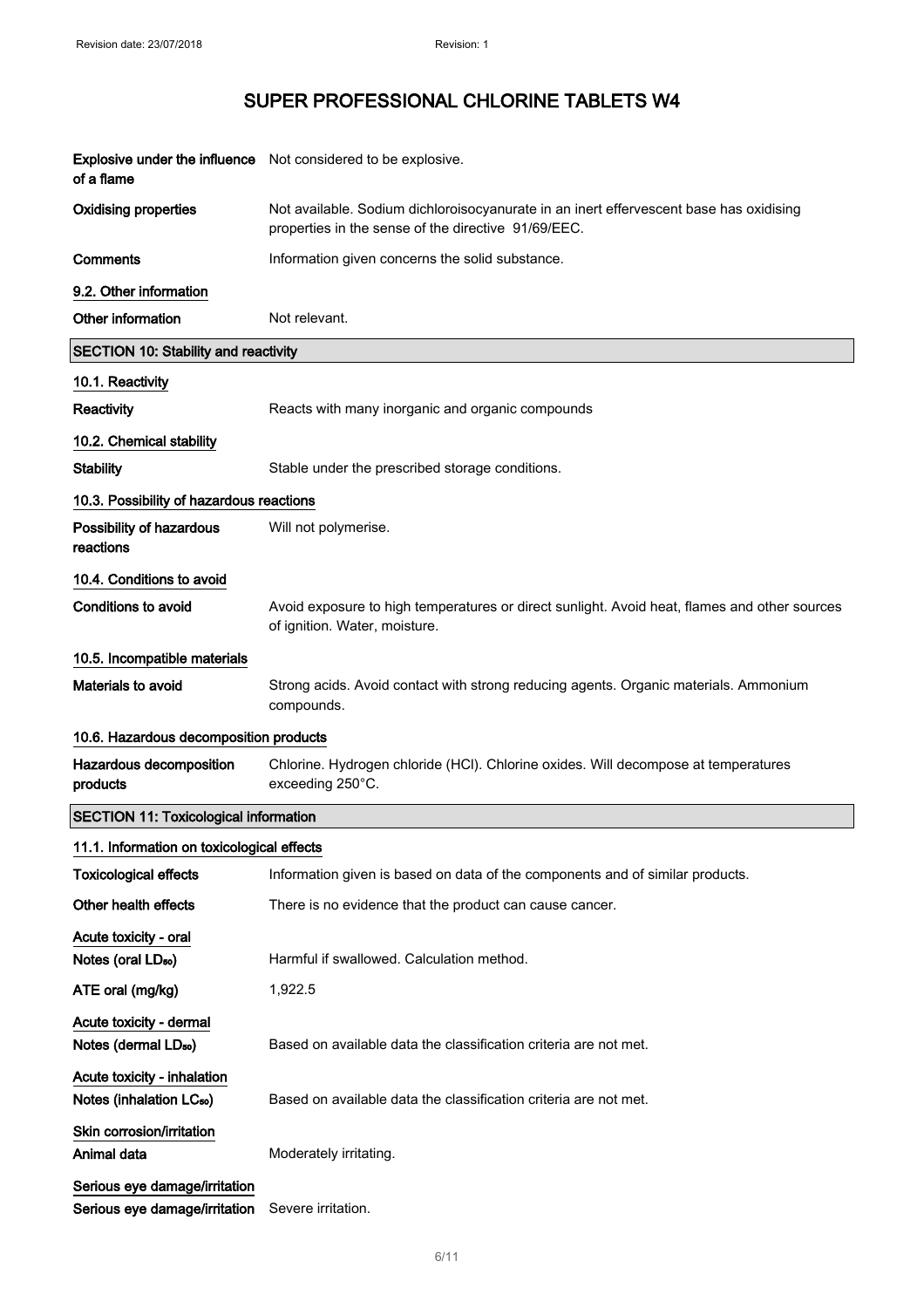| <b>Respiratory sensitisation</b><br><b>Respiratory sensitisation</b> | May cause respiratory irritation. Calculation method.                                                                                                                                                                                                                                                                                                                                    |
|----------------------------------------------------------------------|------------------------------------------------------------------------------------------------------------------------------------------------------------------------------------------------------------------------------------------------------------------------------------------------------------------------------------------------------------------------------------------|
| <b>Skin sensitisation</b><br><b>Skin sensitisation</b>               | Not sensitising.                                                                                                                                                                                                                                                                                                                                                                         |
| Germ cell mutagenicity<br>Genotoxicity - in vivo                     | No known or reported effects.                                                                                                                                                                                                                                                                                                                                                            |
| Carcinogenicity<br>Carcinogenicity                                   | No known or reported effects.                                                                                                                                                                                                                                                                                                                                                            |
| Reproductive toxicity<br>Reproductive toxicity - fertility           | No known or recorded effects on reproductive function or foetal development                                                                                                                                                                                                                                                                                                              |
| <b>General information</b>                                           | This product has low toxicity. Should a single tablet be ingested, no short or long term effect<br>should result, other than a mild upset stomach. Allowing for a two fold higher sensitivity for<br>humans than rats, the likely lethal dose would be 63g Sodium Dichloroisocyanurate or 37<br>tablets for a 70kg adult. For a 12kg child 10g Sodium Dichloroisocyanurate or 6 tablets. |
| Inhalation                                                           | Irritating to respiratory system. Dust in high concentrations may irritate the respiratory system.<br>Symptoms following overexposure may include the following: Coughing.                                                                                                                                                                                                               |
| Ingestion                                                            | Ingestion may cause severe irritation of the mouth, the oesophagus and the gastrointestinal<br>tract.                                                                                                                                                                                                                                                                                    |
| <b>Skin contact</b>                                                  | Direct contact on dry skin with dry material is not irritating. Contact on damp skin or with wet<br>material may cause irritation.                                                                                                                                                                                                                                                       |
| Eye contact                                                          | Irritating to eyes. May cause temporary eye irritation.                                                                                                                                                                                                                                                                                                                                  |

### Toxicological information on ingredients.

#### TROCLOSENE SODIUM, DIHYDRATE

| Acute toxicity - oral                                     |                                                  |
|-----------------------------------------------------------|--------------------------------------------------|
| Acute toxicity oral (LD <sub>50</sub><br>mg/kg)           | 769.0                                            |
| <b>Species</b>                                            | Rat                                              |
| Notes (oral LD <sub>50</sub> )                            | Harmful if swallowed. REACH dossier information. |
| ATE oral (mg/kg)                                          | 769.0                                            |
| Acute toxicity - dermal                                   |                                                  |
| Acute toxicity dermal (LD <sub>50</sub> 5,000.0<br>mg/kg) |                                                  |
| <b>Species</b>                                            | Rat                                              |
| Notes (dermal LD <sub>50</sub> )                          | Not classified. REACH dossier information.       |
| ATE dermal (mg/kg)                                        | 5,000.0                                          |
| Skin corrosion/irritation                                 |                                                  |
| Skin corrosion/irritation                                 | Corrosive to skin. REACH dossier information.    |
| Serious eye damage/irritation                             |                                                  |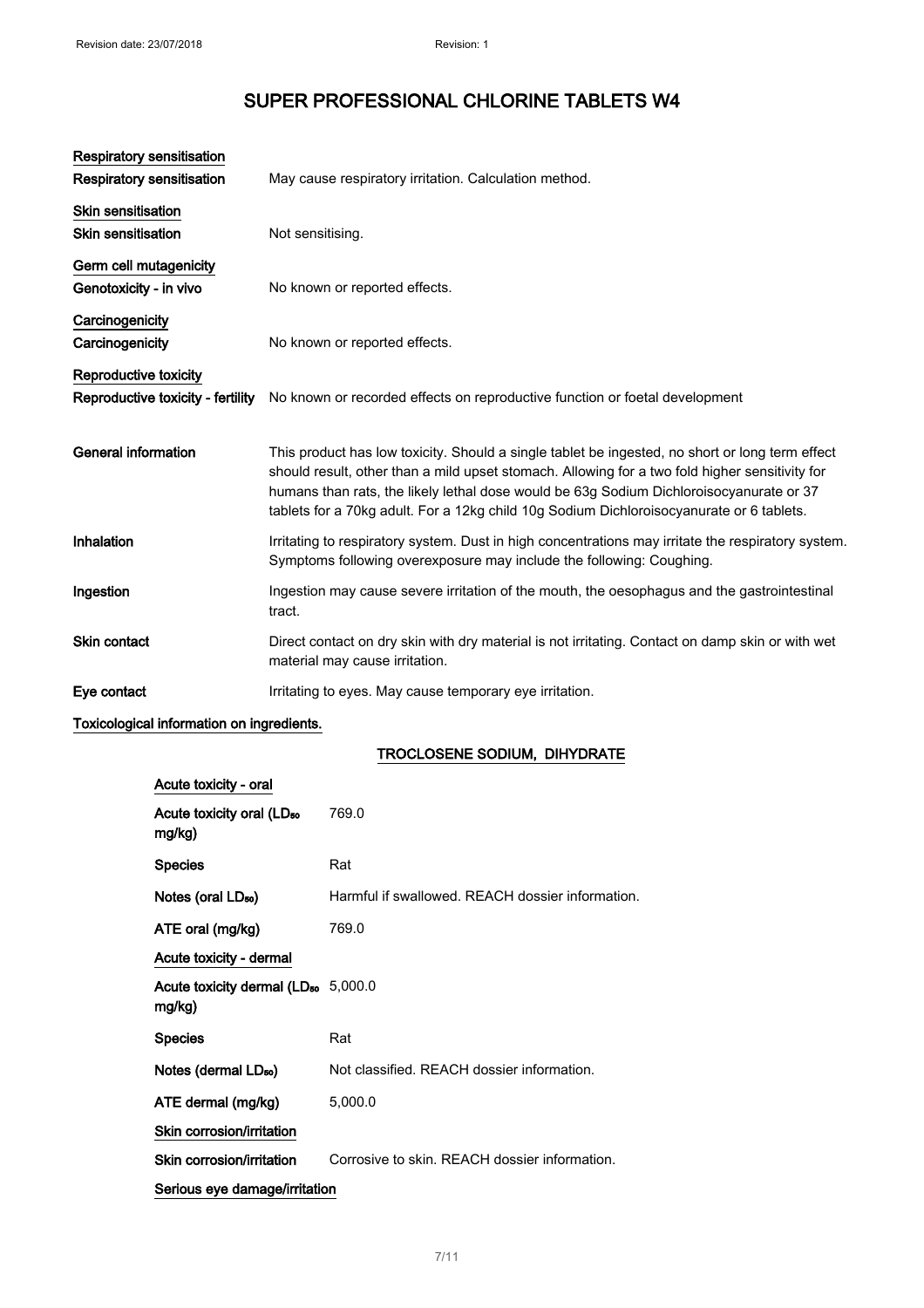| Serious eye<br>damage/irritation     | Causes serious eye damage. REACH dossier information.                                     |
|--------------------------------------|-------------------------------------------------------------------------------------------|
| Skin sensitisation                   |                                                                                           |
| <b>Skin sensitisation</b>            | Not sensitising. REACH dossier information.                                               |
| Germ cell mutagenicity               |                                                                                           |
| Genotoxicity - in vitro              | Negative. REACH dossier information.                                                      |
| Genotoxicity - in vivo               | Negative. REACH dossier information.                                                      |
| Carcinogenicity                      |                                                                                           |
| Carcinogenicity                      | No evidence of carcinogenicity in animal studies. REACH dossier information.              |
| Reproductive toxicity                |                                                                                           |
| Reproductive toxicity -<br>fertility | This substance has no evidence of toxicity to reproduction. REACH dossier<br>information. |

### SECTION 12: Ecological Information

| <b>Ecotoxicity</b>       | The product contains a substance which is very toxic to aguatic organisms.                    |
|--------------------------|-----------------------------------------------------------------------------------------------|
| 12.1. Toxicity           |                                                                                               |
| <b>Toxicity</b>          | Information for Sodium Dichloroisocyanurate Acid                                              |
| Acute aguatic toxicity   |                                                                                               |
| Acute toxicity - fish    | LC50, 96 hours: 0.13 - 0.36 mg/l, Oncorhynchus mykiss (Rainbow trout)                         |
| Acute toxicity - aquatic | Reference: AISE report "Environmental classification of sodium hypochlorite containing bleach |
| <i>invertebrates</i>     | products.", 9 September 2009.                                                                 |
|                          | $EC_{50}$ , 48 hours: $> 1$ mg/l mg/l, Daphnia magna                                          |

### Ecological information on ingredients.

### TROCLOSENE SODIUM, DIHYDRATE

| Acute aquatic toxicity                      |                                                                                                               |
|---------------------------------------------|---------------------------------------------------------------------------------------------------------------|
| $LE(C)$ <sub>50</sub>                       | $0.1 < L(E)C50 \le 1$                                                                                         |
| M factor (Acute)                            | 1                                                                                                             |
| Acute toxicity - fish                       | LC <sub>50</sub> , 96 hours: 0.24 mg/l, Oncorhynchus mykiss (Rainbow trout)<br>REACH dossier information.     |
| Acute toxicity - aquatic<br>invertebrates   | LC <sub>50</sub> , 48 hour: 0.196 (analytical purity 58.8%) mg/l, Daphnia magna<br>REACH dossier information. |
| Acute toxicity - aquatic<br>plants          | NOEC, 3 hours: <0.5 mg/l, Algae<br>REACH dossier information.                                                 |
| Acute toxicity -<br>microorganisms          | EC <sub>50</sub> , 3 hours: 51 mg/l, Activated sludge<br>REACH dossier information.                           |
| Chronic aquatic toxicity                    |                                                                                                               |
| M factor (Chronic)                          | 1                                                                                                             |
| Chronic toxicity - fish early<br>life stage | NOEC, 28 days: 1000 mg/l mg/l, Oncorhynchus mykiss (Rainbow trout)<br>REACH dossier information.              |

#### 12.2. Persistence and degradability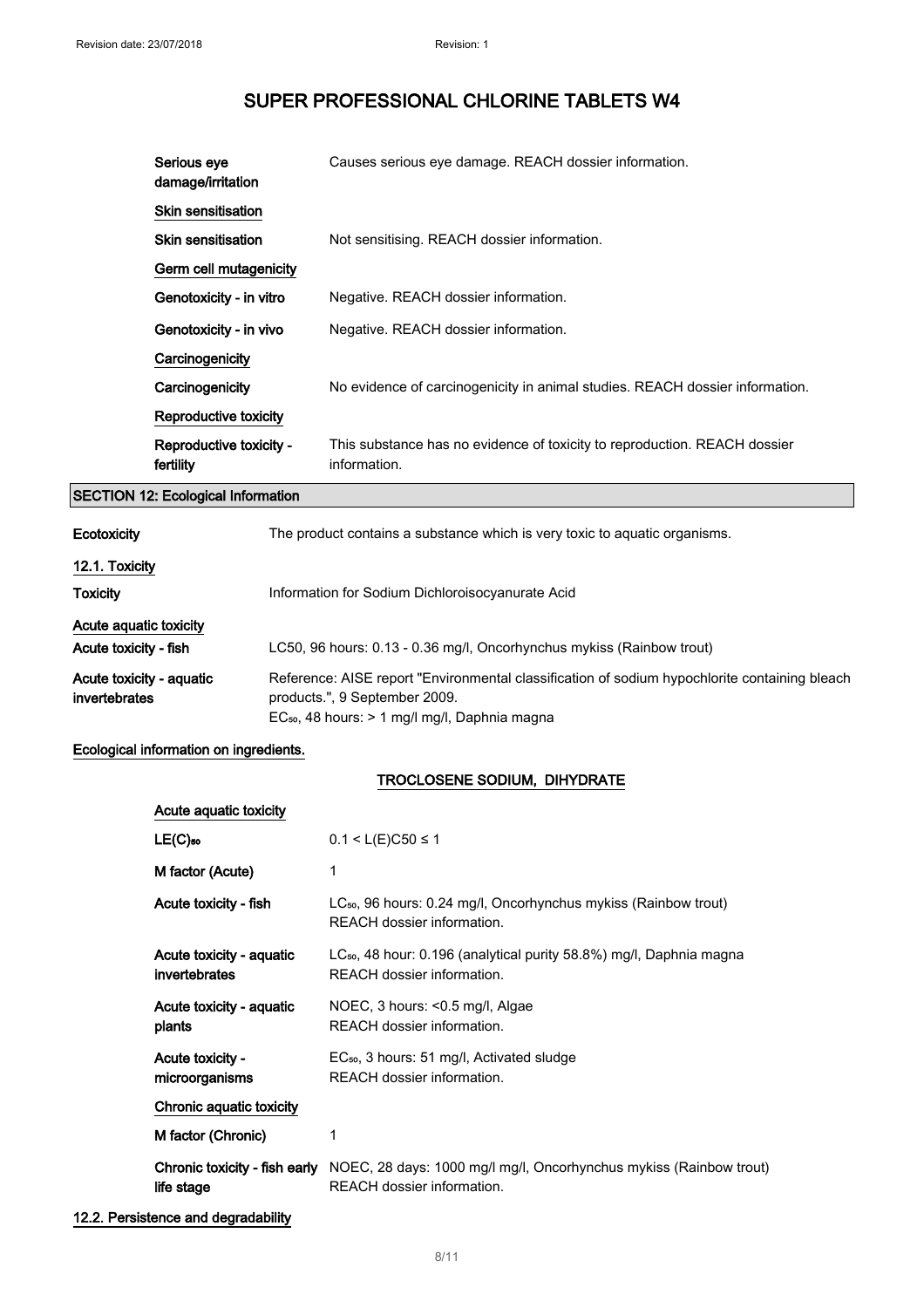|                                            | Persistence and degradability The materials used in this preparation will not persist in the environment. The product is<br>degraded completely by hydrolysis. Reacts with organic substances in soil and sediments and<br>degrades rapidly to chloride salts.                                                                           |
|--------------------------------------------|------------------------------------------------------------------------------------------------------------------------------------------------------------------------------------------------------------------------------------------------------------------------------------------------------------------------------------------|
| 12.3. Bioaccumulative potential            |                                                                                                                                                                                                                                                                                                                                          |
| <b>Bioaccumulative potential</b>           | The product is not bioaccumulating.                                                                                                                                                                                                                                                                                                      |
| 12.4. Mobility in soil                     |                                                                                                                                                                                                                                                                                                                                          |
| <b>Mobility</b>                            | The product is water-soluble and may spread in water systems.                                                                                                                                                                                                                                                                            |
| 12.5. Results of PBT and vPvB assessment   |                                                                                                                                                                                                                                                                                                                                          |
| Results of PBT and vPvB<br>assessment      | This product does not contain any substances classified as PBT or vPvB.                                                                                                                                                                                                                                                                  |
| 12.6. Other adverse effects                |                                                                                                                                                                                                                                                                                                                                          |
| Other adverse effects                      | None known.                                                                                                                                                                                                                                                                                                                              |
| <b>SECTION 13: Disposal considerations</b> |                                                                                                                                                                                                                                                                                                                                          |
| 13.1. Waste treatment methods              |                                                                                                                                                                                                                                                                                                                                          |
| <b>General information</b>                 | Do not discharge into drains or watercourses or onto the ground.                                                                                                                                                                                                                                                                         |
| <b>Disposal methods</b>                    | Do not put product into waste compactor. Contact with incompatible materials may cause a<br>reaction and fire. Neutralise materials to a non-oxidising state for safe disposal. Dispose of via<br>an authorised and appropriately licensed waste contractor. Packaging is recyclable. Wash out<br>containers with water before disposal. |
| <b>Waste class</b>                         | EWC Code: 16 09 04                                                                                                                                                                                                                                                                                                                       |
|                                            |                                                                                                                                                                                                                                                                                                                                          |
| <b>SECTION 14: Transport information</b>   |                                                                                                                                                                                                                                                                                                                                          |
| General                                    | As supplied, this product is consigned under the Limited Quantities provisions. For limited<br>quantity packaging/limited load information, consult the relevant modal documentation using<br>the data shown in this section.                                                                                                            |
| 14.1. UN number                            |                                                                                                                                                                                                                                                                                                                                          |
| UN No. (ADR/RID)                           | 3077                                                                                                                                                                                                                                                                                                                                     |
| UN No. (IMDG)                              | 3077                                                                                                                                                                                                                                                                                                                                     |
| UN No. (ICAO)                              | 3077                                                                                                                                                                                                                                                                                                                                     |
| UN No. (ADN)                               | 3077                                                                                                                                                                                                                                                                                                                                     |
| 14.2. UN proper shipping name              |                                                                                                                                                                                                                                                                                                                                          |
| Proper shipping name<br>(ADR/RID)          | ENVIRONMENTALLY HAZARDOUS SUBSTANCE, SOLID, N.O.S. (CONTAINS<br>TROCLOSENE SODIUM, DIHYDRATE)                                                                                                                                                                                                                                            |
| Proper shipping name (IMDG)                | ENVIRONMENTALLY HAZARDOUS SUBSTANCE, SOLID, N.O.S. (CONTAINS<br>TROCLOSENE SODIUM, DIHYDRATE)                                                                                                                                                                                                                                            |
| Proper shipping name (ICAO)                | ENVIRONMENTALLY HAZARDOUS SUBSTANCE, SOLID, N.O.S. (CONTAINS<br>TROCLOSENE SODIUM, DIHYDRATE)                                                                                                                                                                                                                                            |
| Proper shipping name (ADN)                 | ENVIRONMENTALLY HAZARDOUS SUBSTANCE, SOLID, N.O.S. (CONTAINS<br>TROCLOSENE SODIUM, DIHYDRATE)                                                                                                                                                                                                                                            |

ADR/RID class 9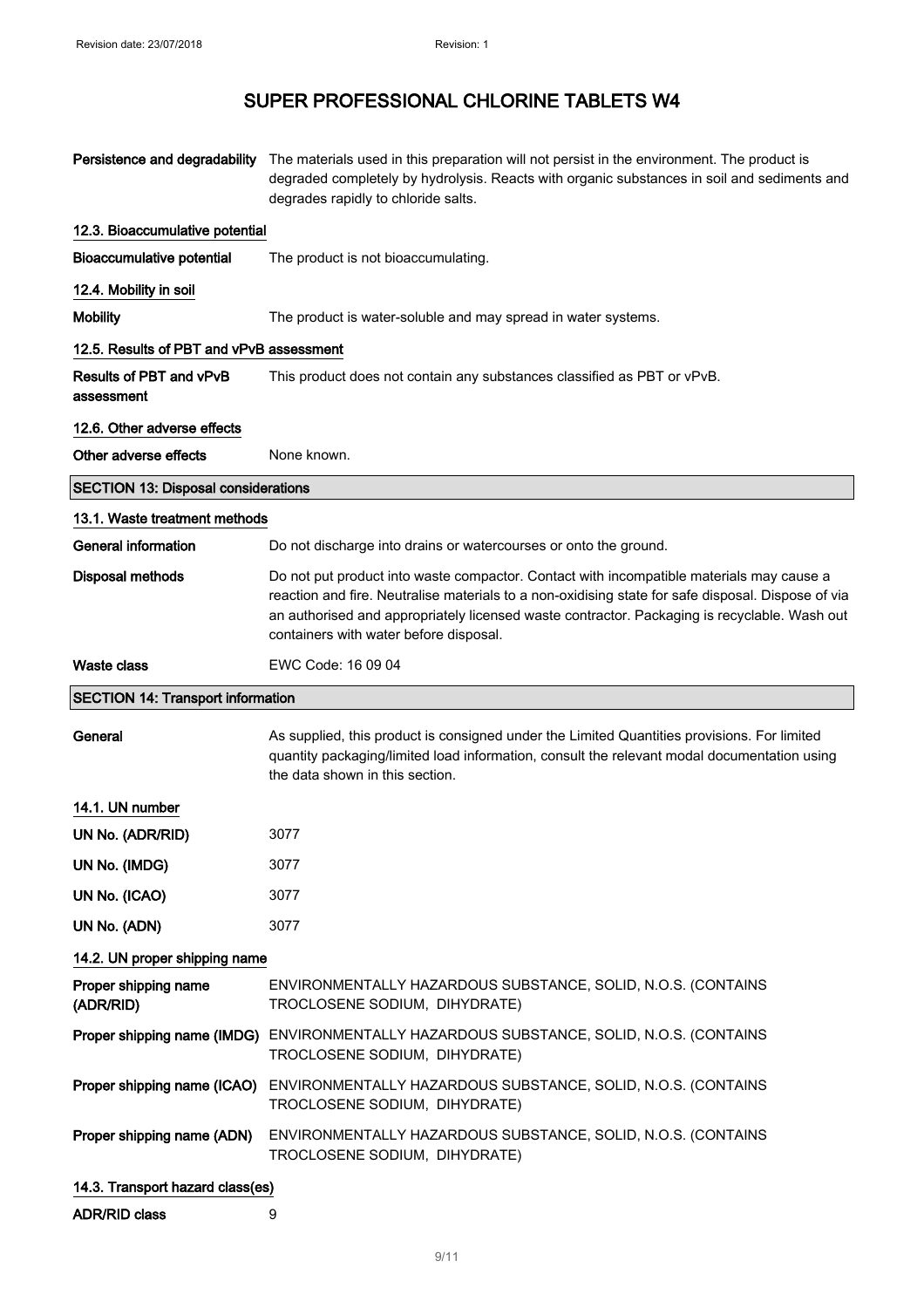| ADR/RID classification code | м7 |
|-----------------------------|----|
| <b>ADR/RID label</b>        | я  |
| <b>IMDG class</b>           | 9  |
| ICAO class/division         | 9  |
| <b>ADN class</b>            | я  |
|                             |    |



| 14.4. Packing group       |   |
|---------------------------|---|
| ADR/RID packing group     | Ш |
| <b>IMDG packing group</b> | Ш |
| ADN packing group         | Ш |
| ICAO packing group        | Ш |
|                           |   |

#### 14.5. Environmental hazards

Environmentally hazardous substance/marine pollutant



|  | 14.6. Special precautions for user |  |
|--|------------------------------------|--|
|  |                                    |  |

| EmS                                       | $F-A. S-F$ |
|-------------------------------------------|------------|
| ADR transport category                    | 3          |
| <b>Emergency Action Code</b>              | 27         |
| Hazard Identification Number<br>(ADR/RID) | an         |
| Tunnel restriction code                   | (F)        |

### 14.7. Transport in bulk according to Annex II of MARPOL and the IBC Code

Transport in bulk according to Not applicable. Annex II of MARPOL 73/78 and the IBC Code

### SECTION 15: Regulatory information

| 15.1. Safety, health and environmental regulations/legislation specific for the substance or mixture |                                                                                                                                                                                                                |  |
|------------------------------------------------------------------------------------------------------|----------------------------------------------------------------------------------------------------------------------------------------------------------------------------------------------------------------|--|
| <b>National regulations</b>                                                                          | Control of Substances Hazardous to Health Regulations 2002 (as amended).                                                                                                                                       |  |
| EU legislation                                                                                       | Regulation (EC) No 1907/2006 of the European Parliament and of the Council of 18<br>December 2006 concerning the Registration, Evaluation, Authorisation and Restriction of<br>Chemicals (REACH) (as amended). |  |
| Guidance                                                                                             | <b>COSHH Essentials.</b><br>ECHA Guidance on the Application of the CLP Criteria.<br>ECHA Guidance on the compilation of safety data sheets.                                                                   |  |

15.2. Chemical safety assessment